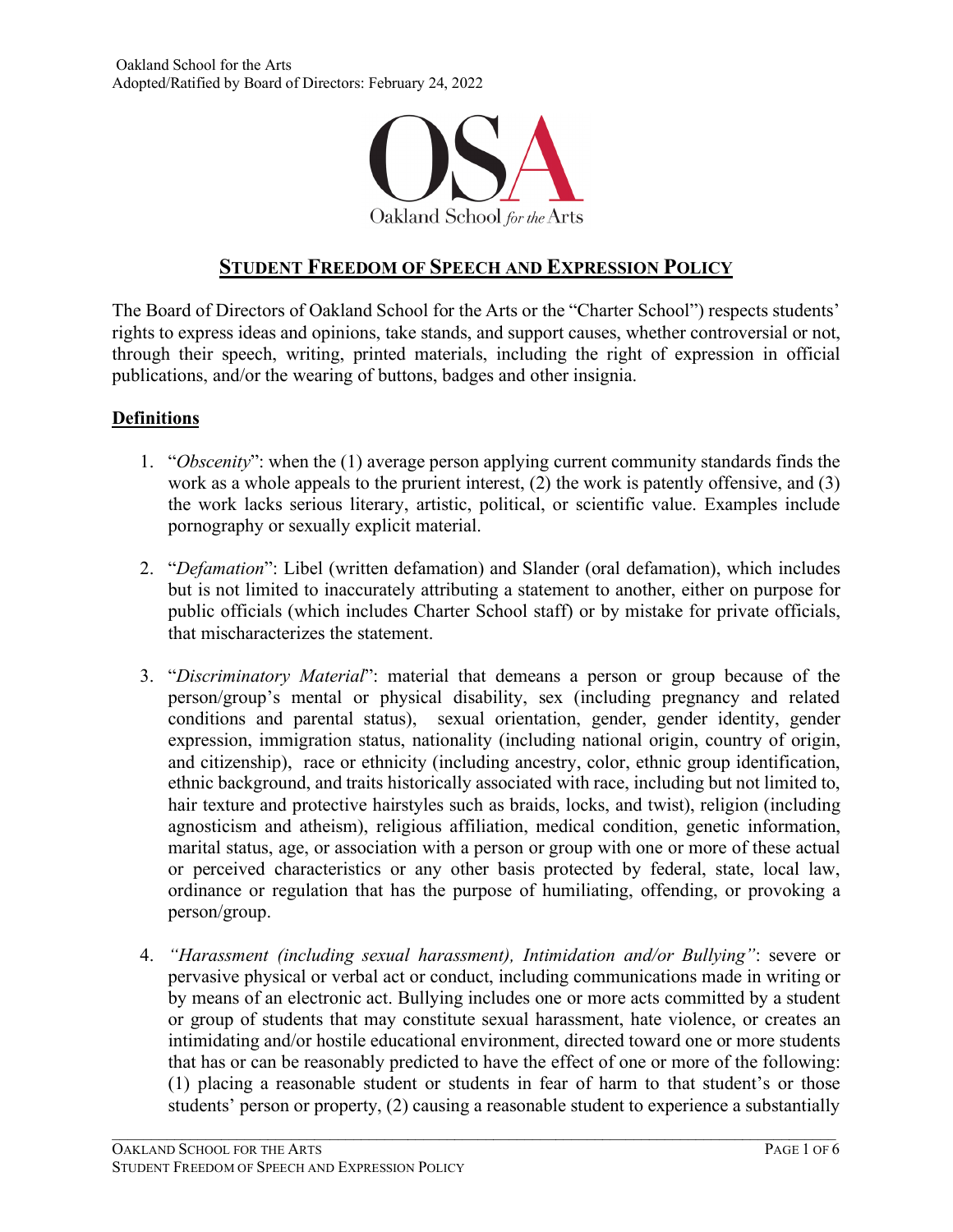detrimental effect on his or her physical or mental health, (3) causing a reasonable student to experience a substantial interference with his or her academic performance, (4) causing a reasonable student to experience a substantial interference with his or her ability to participate in or benefit from the services, activities, or privileges provided by the Charter School.

- 5. "*Fighting Words*": words likely to cause (1) the average person to fight or (2) the creation of a clear and present danger of violence, unlawful acts in violation of lawful school regulations, or the substantial disruption of school.
- 6. "*Vulgarity and/or Profanity*": the continual use of curse words by a student, even after warning.
- 7. "*Violating Privacy":* publicizing or distributing confidential or private material without permission.

# **On-Campus Expression**

Student free speech rights include, but are not limited to, the use of bulletin boards, the distribution of printed materials or petitions, the wearing of buttons, badges, and other insignia, and the right of expression in official publications, whether or not the publications or other means of expression are supported financially by the school or by use of school facilities. Student expression on the Charter School website and online media shall generally be afforded the same protections as print media within the Policy.

Student freedom of expression shall be limited only as allowed by state and federal law in order to maintain an orderly school environment and to protect the rights, health, and safety of all members of the school community. Unprotected Expression includes the following: obscenity; defamation; discriminatory material; harassment (including sexual harassment), intimidation and/or bullying; fighting words; vulgarity and/or profanity; or violating privacy as defined above. Also prohibited shall be material that incites a clear and present danger of the commission of unlawful acts on school premises or the violation of lawful school regulations or the substantial disruption of the orderly operation of the Charter School.

# A. Distribution of Circulars, Un-Official Newspapers, and Other Printed Matter

Free inquiry and exchange of ideas are essential parts of a democratic education. Students shall be allowed to distribute circulars, leaflets, newspapers, and pictorial or other printed matter, and to circulate petitions, subject to the following specific limitations:

1. Leaflets, pictorial and other printed matter to be distributed shall be submitted to the Charter School Executive Director or designee at least one (1) school day prior to distribution. The Charter School Executive Director or designee shall review material submitted in a reasonable amount of time and shall allow the approved material to be distributed according to the time and manner established by this Policy. The Charter School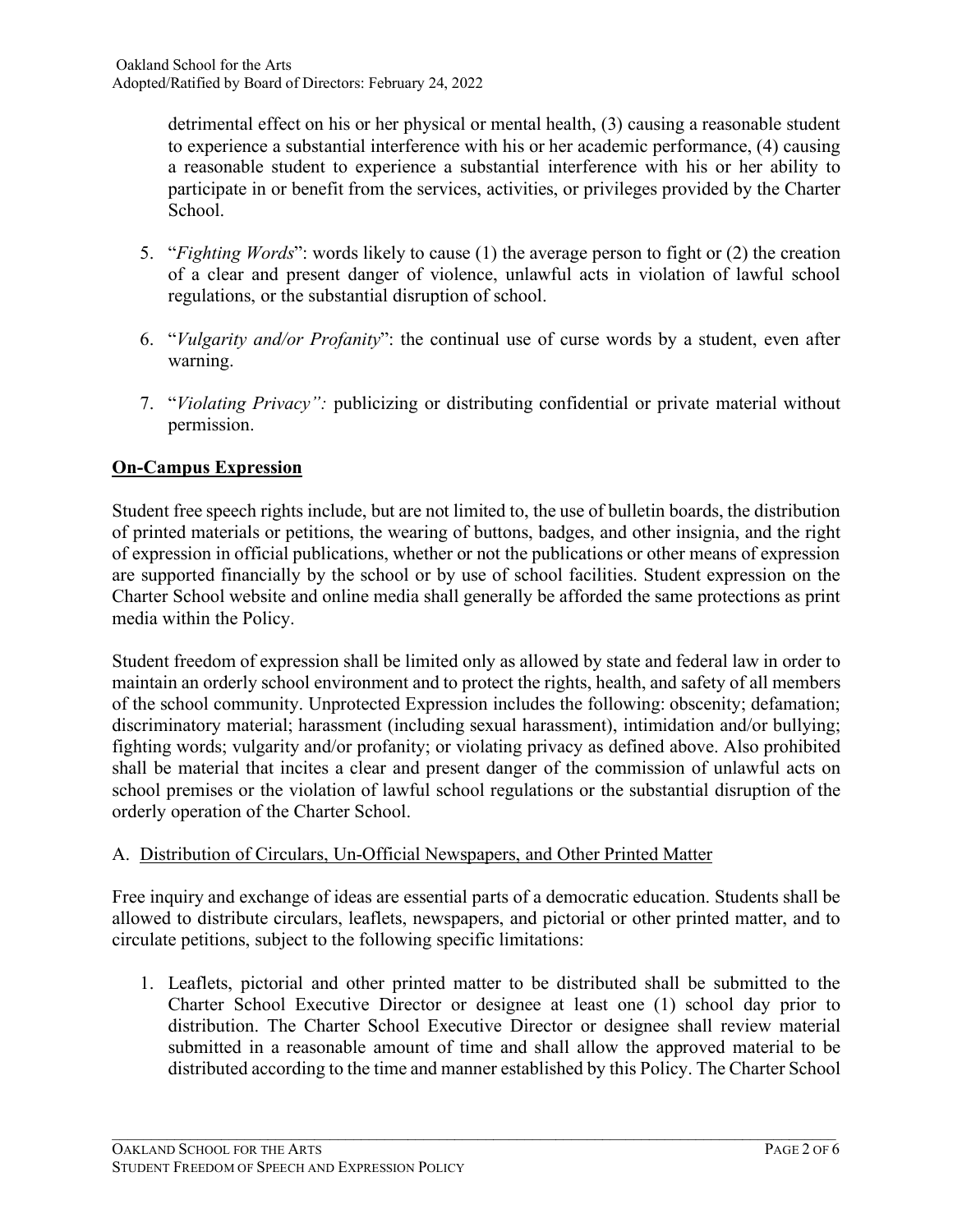Executive Director or designee shall notify student(s) if distribution will be granted or denied (and if denied, why distribution is not in compliance with this Policy).

- 2. Distribution, free or for a fee, may take place before school, after school, and/or during lunch provided there is no substantial disruption in the school programs (as determined by the Charter School Executive Director). Distribution may not occur during instructional time and should not occur in locations that disrupt the normal flow of traffic within the school or at school entrances.
- 3. The manner of distribution shall be such that coercion is not used to induce students to accept the printed matter or to sign petitions.
- 4. The solicitation of signatures must not take place in instructional classes or school offices, nor be substantially disruptive to the school program (as determined by the Charter School Executive Director or designee).

The Charter School Executive Director or designee shall work with student government representatives in the development of these procedures. Student responsibilities shall be emphasized.

# B. Official School Publications

Student editors of official school publications shall be responsible for assigning and editing the news, editorial, and feature content of their publications subject to the limitations of this Policy. However, it shall be the responsibility of the journalism staff adviser(s) of student publications to supervise the production of the student staff, to maintain professional standards of English and journalism, and to maintain the provisions of this Policy. <sup>1</sup> The journalism staff adviser(s) shall help the student editors judge the literary value, newsworthiness and propriety of materials submitted for publication.

There shall be no prior restraint of material prepared for official school publications except insofar as it violates this Policy. OSA officials shall have the burden of showing justification without undue delay prior to a limitation of student expression under this Policy. If the journalism staff adviser(s) consider material submitted for publication to violate this Policy, he or she will notify the student without undue delay and give specific reasons why the submitted material may not be published. The student should be given the opportunity to modify the material or appeal the decision of the journalism staff adviser to the Charter School Executive Director.

## C. Buttons, Badges, and Other Insignia of Symbolic Expression

Students shall be permitted to wear buttons, badges, armbands, and other insignia as a form of expression, subject to the prohibitions enumerated in this Policy.

 $\mathcal{L}_\mathcal{L} = \{ \mathcal{L}_\mathcal{L} = \{ \mathcal{L}_\mathcal{L} = \{ \mathcal{L}_\mathcal{L} = \{ \mathcal{L}_\mathcal{L} = \{ \mathcal{L}_\mathcal{L} = \{ \mathcal{L}_\mathcal{L} = \{ \mathcal{L}_\mathcal{L} = \{ \mathcal{L}_\mathcal{L} = \{ \mathcal{L}_\mathcal{L} = \{ \mathcal{L}_\mathcal{L} = \{ \mathcal{L}_\mathcal{L} = \{ \mathcal{L}_\mathcal{L} = \{ \mathcal{L}_\mathcal{L} = \{ \mathcal{L}_\mathcal{$ <sup>1</sup> "Official school publications" refers to material produced by students in the journalism, newspaper, yearbook, or writing classes and distributed to the student body either free or for a fee.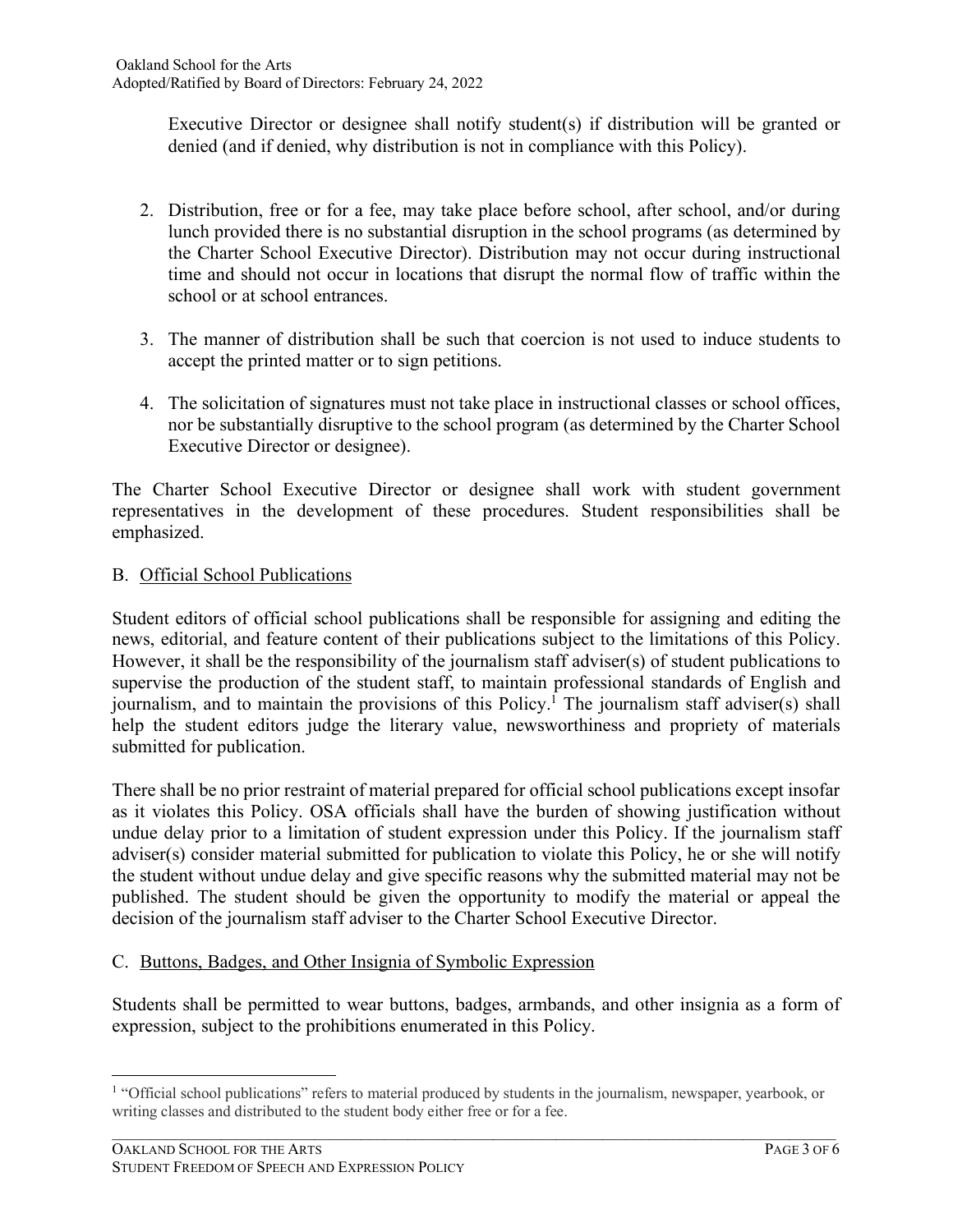# D. Use of Bulletin Boards

Students will be provided with bulletin boards, upon request and subject to availability, for use in posting student materials on campus locations convenient to student use. Where feasible, the location and quantity of such bulletin boards shall be by mutual agreement of student government representatives and OSA administration. Posted material must be in compliance with other sections of this Policy, particularly regarding the distribution of materials and prohibited speech. Students may not post or distribute materials regarding the meetings of non-curricular student-initiated groups.

## E. Organized Demonstrations

Students have the right to lawful organized on-campus demonstrations, subject to the provisions of this Policy and applicable law. Demonstrations that incite students to create a clear and present danger of the commission of unlawful acts on school premises or the violation of lawful school regulations, or demonstrations that substantially disrupt the orderly operation of the school are prohibited.

No individual student may demonstrate in the name of the Charter School or as an official school group at any time unless authorized by the Charter School to participate in the activity.

No student may participate in an organized demonstration that occurs during the hours of mandatory school attendance unless sanctioned by the Charter School and supervised by a designated Charter School employee. Missing school to attend an organized demonstration is not an excused absence. The Charter School will follow its Attendance Policy when determining consequences for students which may include but are not limited to detention, a low grade for a missed test, or receiving a truancy letter. The Charter School will follow its Suspension and Expulsion Policy when determining consequences for students if Charter School policy is violated.

## F. Student Speeches

If a student is selected to speak at a Charter School sponsored event, including but not limited to graduation or school assemblies, Charter School has the right to review the pre-prepared speech to ensure that unprotected speech is not included. If unprotected speech is included, the student will be given the opportunity to revise the speech or deliver a modified speech. If not revised or removed, the student will not be permitted to speak at the Charter School sponsored event.

## **Off-Campus Expression**

Off-campus student expression, including but not limited to student expression on off-campus internet web sites, is generally constitutionally protected but shall be subject to discipline when there is a sufficient nexus between the speech and the school.

Relevant considerations include:

1. The degree and likelihood of harm to the Charter School (staff, students, volunteers, and/or property) caused or augured by the expression,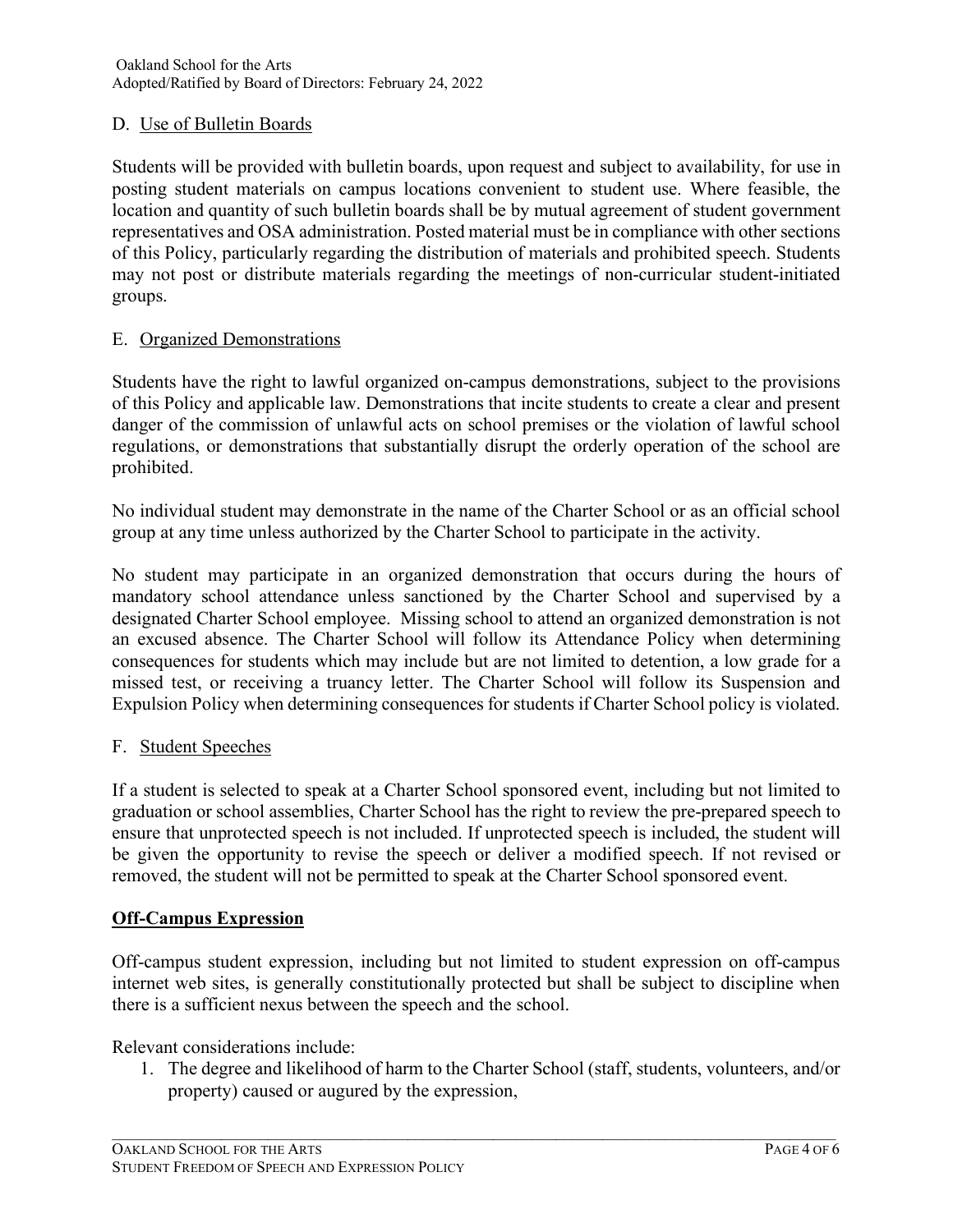- 2. Whether it is reasonably foreseeable that the expression would reach and impact the Charter School, and
- 3. The relation between the content and/or context of the expression and the Charter School. There is always a sufficient nexus between the expression and the Charter School when the Charter School reasonably concludes that it faces a credible, identifiable threat of school violence.

The Charter School Executive Director or designee shall document the impact the expression had or could be expected to have on the educational program. Off-campus expression that results in the material disruption of classwork or involves substantial disorder or invasion of the rights of others may be subject to discipline.

Off-campus expression may result in discipline if the expression involves but is not limited to:

- a. Serious or severe bullying or harassment targeting particular individuals;
- b. Threats aimed at teachers or other students;
- c. The failure to follow rules concerning lessons, the writing of papers, the use of computers, or participation in other online school activities; or
- d. Breaches of school security devices.

# **Enforcement**

- 1. Upon learning that students are considering actions in the areas covered by this Policy they will be informed of the possible consequences of their action under each specific circumstance. The Charter School Executive Director shall ensure that due process is followed when resolving disputes regarding student freedom of expression.
- 2. This Policy does not prohibit or prevent the OSA Governing Board from adopting otherwise valid rules and regulations relating to oral communications by students upon the OSA campus.
- 3. No OSA employee shall be dismissed, suspended, disciplined, reassigned, transferred, or otherwise retaliated against solely for acting to protect a student engaged in the conduct authorized under this Policy, or refusing to infringe upon conduct that is authorized under this Policy, the First Amendment to the United States Constitution, or Section 2 of Article I of the California Constitution.
- 4. OSA shall not make or enforce a rule subjecting a student to disciplinary sanctions solely on the basis of conduct that is speech or other communication that, when engaged in outside of the campus, is protected from governmental restriction by the First Amendment to the United States Constitution or Section 2 of Article I of the California Constitution.

## **Complaints and Appeals**

The following procedures shall be used to address general disputes regarding student freedom of speech and expression:

1. The student and faculty member shall first attempt to resolve the problem internally.